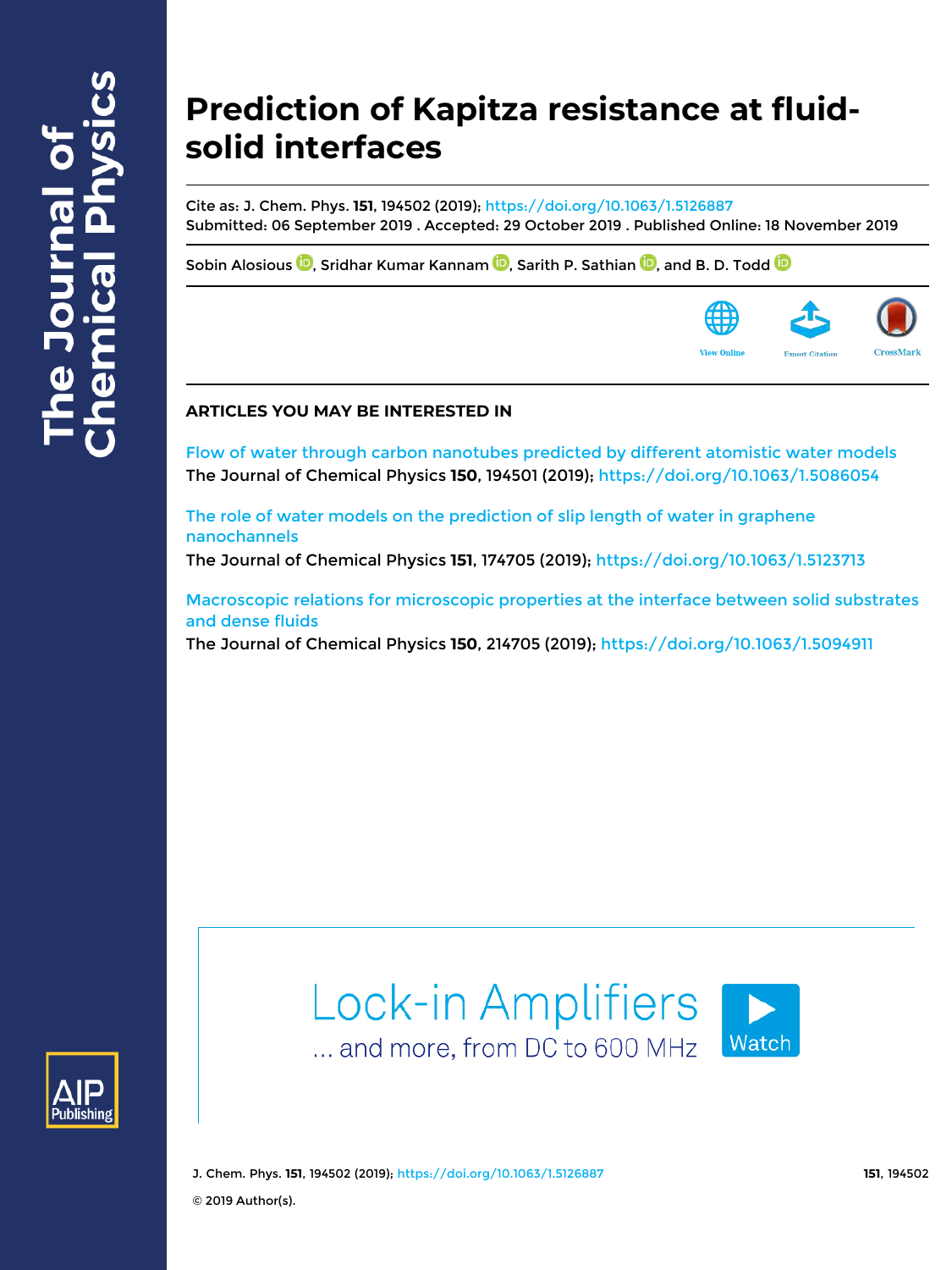rî **Export Citation** 

View Online

# Prediction of Kapitza resistance at fluid-solid interfaces

Cite as: J. Chem. Phys. **151**, 194502 (2019); doi: 10.1063/1.5126887 Submitted: 6 September 2019 • Accepted: 29 October 2019 • Published Online: 18 November 2019

Sobin Alosious,<sup>1,2</sup> © Sridhar Kumar Kannam,<sup>2</sup> © Sarith P. Sathian,<sup>1</sup> © and B. D. Todd<sup>2.a)</sup>

# AFFILIATIONS

**<sup>1</sup>** Department of Applied Mechanics, Indian Institute of Technology Madras, Chennai 600036, India **<sup>2</sup>**Department of Mathematics, Faculty of Science, Engineering and Technology, Swinburne University of Technology, Melbourne, Victoria 3122, Australia

**a)**Electronic mail: btodd@swin.edu.au

### ABSTRACT

Understanding the interfacial heat transfer and thermal resistance at an interface between two dissimilar materials is of great importance in the development of nanoscale systems. This paper introduces a new and reliable linear response method for calculating the interfacial thermal resistance or Kapitza resistance in fluid-solid interfaces with the use of equilibrium molecular dynamics (EMD) simulations. The theoretical predictions are validated against classical molecular dynamics (MD) simulations. MD simulations are carried out in a Lennard-Jones (L-J) system with fluid confined between two solid slabs. Different types of interfaces are tested by varying the fluid-solid interactions (wetting coefficient) at the interface. It is observed that the Kapitza length decreases monotonically with an increasing wetting coefficient as expected. The theory is further validated by simulating under different conditions such as channel width, density, and temperature. Our method allows us to directly determine the Kapitza length from EMD simulations by considering the temperature fluctuation and heat flux fluctuations at the interface. The predicted Kapitza length shows an excellent agreement with the results obtained from both EMD and non-equilibrium MD simulations.

*Published under license by AIP Publishing.* https://doi.org/10.1063/1.5126887.,

# I. INTRODUCTION

Recent advancements in nanoscience and technology have resulted in a large number of investigations into the transport of mass, momentum, and energy in nanoconfinement systems.<sup>1,2</sup> A clear understanding of interfacial heat transfer and thermal resistance at fluid-solid interfaces is crucial in the designing of various micro/nanoscale electronic, photonic, and phononic devices.<sup>3</sup> When there is a heat transfer across an interface between two dissimilar materials, a temperature discontinuity occurs due to the thermal resistance at that interface. This thermal resistance, due to the difference in the electronic and vibrational properties of the two materials in contact, is called the interfacial thermal resistance and is given by

$$
R_k = \frac{\Delta T}{J_q},\tag{1}
$$

where Δ*T* is the temperature difference between the materials in contact and  $J_q$  is the interface heat flux. The interfacial

thermal resistance across the fluid-solid interface is also known as the Kapitza resistance. In 1941, Kapitza discovered a strong thermal resistance across a solid interface which was in contact with superfluid helium  $\left( < 2 \right.$  K). $^{4}$  Later, Khalatnikov illustrated a theoretical model in which the interfacial thermal resistance is recognized as a general phenomenon associated with all interfaces in all temperature ranges.<sup>5</sup> However, the measured heat flux across the solid-superfluid interface is approximately two orders of magnitude higher than the prediction of Khalatnikov. Also, confined fluids at the nanoscale (within a few molecular diameters) may break classical theories such as Navier-Stokes equations and the no-slip boundary condition. $6$ 

The experimental study of interfacial heat transfer in nanoscale systems is complex due to the difficulty of fabricating and handling these objects at length scales below ≈10 nm. These challenges can be overcome by using computational tools, such as classical molecular dynamics (MD) simulation techniques, which allows the modeling of molecular structure and its interactions at atomic length and time scales precisely. Calculation of transport coefficients using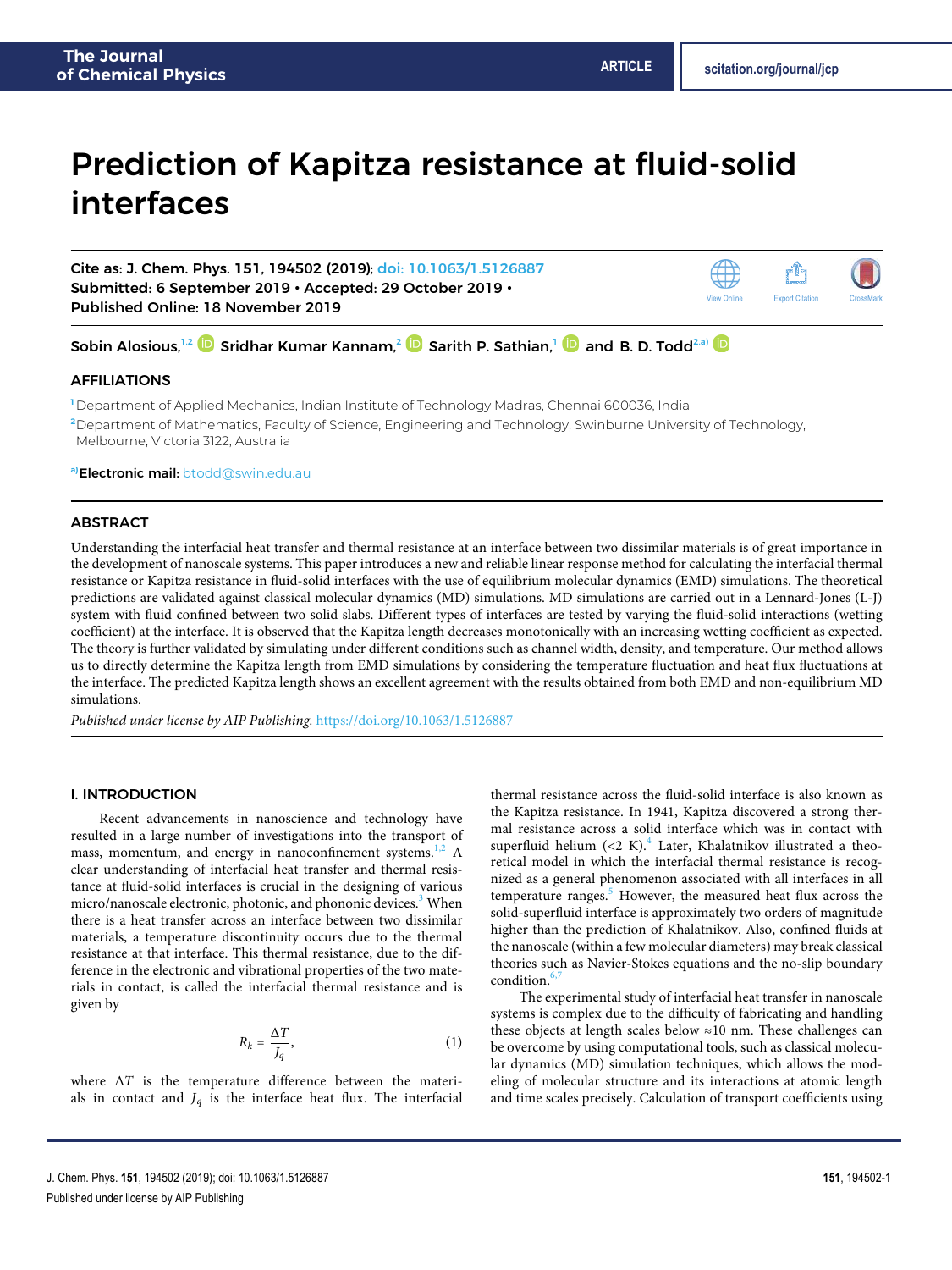either equilibrium or nonequilibrium molecular dynamics (NEMD) simulation methods has proven effective in many scenarios. The well known Green-Kubo formulas<sup>8</sup> can be used for calculating transport coefficients using equilibrium molecular dynamics (EMD) simulations. An alternate way to compute the transport coefficients is the nonequilibrium molecular dynamics simulation method, in which the corresponding gradients and fluxes are measured directly, similar to an experimental method.<sup>9,10</sup> Both methods are mainly focused on bulk transport coefficients such as viscosity, diffusion coefficient, and thermal conductivity. However, the transport process at the interface has received less attention. Of these, the Kapitza resistance is one of the important interfacial properties in heat transfer problems. A more convenient term used instead of the Kapitza resistance is called the Kapitza length and is defined by

$$
L_k = R_k \kappa, \tag{2}
$$

where  $\kappa$  is the thermal conductivity of either the solid or fluid phase. *L<sup>k</sup>* is similar to the slip length in fluid flow and can be defined as the additional thickness of material required to achieve the same heat transfer in place of the thermal resistance at the interface. This additional thickness can be measured either in the direction of solid or fluid from the interface as per convenience. The thermal conductivity of the solid phase is used in Eq. (2) to determine the Kapitza length toward the fluid side and vice versa.

Researchers have developed different techniques to calculate the interfacial thermal resistance. Also, different types of interfaces such as solid-solid, fluid-solid, gas-solid, and fluid-gas are treated separately. Liang and  $Hu<sup>11</sup>$  reviewed different methods used for understanding interfacial transport behavior for different types of interfaces such as solid-solid, solid-liquid, and solid-gas interfaces using MD simulations. They have also compared the pros and cons of other MD techniques such as first-principles MD and approachto-equilibrium MD. One of the most popular methods for calculating the Kapitza resistance is the NEMD method. The NEMD simulation comprises of an initial equilibration of the system to the required reference temperature and pressure, followed by the addition of a heat source and a heat sink on both end layers of the system, respectively, which will create a temperature gradient across the system. The interfacial thermal resistance can be directly determined by Eq. (1) once the system reaches the steady state. Numerous studies using the NEMD method have been carried out to understand the interfacial heat transfer mechanism which allows us to reduce the Kapitza resistance and enhance the heat transfer across interfaces by varying the temperature, pressure, and chemical functionalization at the interface. $12-15$  In NEMD simulations, the external driving forces such as heat flux required to provide an input are several orders of magnitude higher than the actual driving forces in experiments, which is due to the small system size and simulation time compared to experiments.<sup>16</sup> Therefore, the response of the system should be maintained at the linear response regime, such that the simulation data can be extrapolated down to experimental conditions. Performing NEMD simulations at several external forces allows us to identify the linear regime. Another challenge in the calculation of the Kapitza resistance using NEMD simulation is the finite size effect. Several studies reported that if the thickness of the materials composing the

interface is comparable with the bulk phonon mean free path, then the results of the Kapitza resistance is size-dependent.<sup>17–20</sup> Liang and Keblinski $^{21}$  studied the role of finite size effects on the calculation of the Kapitza resistance between solid-solid interfaces described by high phonon mean free paths. They have also used an EMD method to extract a size-independent interfacial thermal resistance from the time integral of the heat flux autocorrelation function. The heat transfer between solids and fluids in which nanoparticles are embedded is also an area of research interest as is the case of the effect of the interface curvature on the Kapitza resistance.<sup>22-24</sup> In addition, Muscatello *et al.*<sup>25</sup> recently studied the heat transfer between fluid-vapor interfaces and demonstrated through NEMD simulation how structural features at the interface determine the transport mechanisms. Several NEMD studies have been carried out to investigate the Kapitza resistance between various types of interfaces, and different methods to control it have been suggested, which may be useful in a number of practical scenarios. Hu and  $\text{Sun}^{26}$ studied the influence of surface nanopatterns on the Kapitza resistance between a gold surface and boiling water. They found that the Kapitza resistance is not affected by the phase change of water. However, a reduction in the Kapitza resistance can be achieved by increasing the height of nanopatterns due to the rise in interaction energy per unit area. Also, it is possible to reduce the Kapitza resistance by increasing the width-to-spacing ratio of the nanopatterns. Pham *et al.*<sup>27</sup> investigated the impacts of bulk liquid pressures on the Kapitza length at water/solid interfaces and observed different behaviors of liquid water in the vicinity of gold and silicon surfaces. They found that the distance between the gold surface and the first density peak layer of water was constant and was not affected by the change in bulk liquid pressure. However, the same parameter directly depends on the bulk liquid density for the silicon surface. These findings show that the effect of pressure on the Kapitza resistance cannot be generalized and it depends on the wettability of the surface in contact. Ramos-Alvarado *et al.*<sup>28</sup> characterized the interfacial thermal resistance between a silicon surface and water in terms of wetting properties of the surfaces. They found that the interfacial heat transfer is not primarily correlated with the wettability, which is characterized by the work of adhesion and contact angle. Instead, they suggested that the fundamental parameter for explaining interfacial thermal transport is the density depletion length, similar to the hydrodynamics of liquids in nanoconfinement. Han *et al.*<sup>29</sup> studied the interfacial heat transfer between a gold surface and a suspension of ethanol containing gold nanoparticles. They found that the Kapitza resistance increases with the addition of nanoparticles due to the weakening of fluid-solid interaction strength. This increase in the Kapitza resistance causes a shift in the boiling temperature at the nanofluid/solid interface compared to pure ethanol. They found this effect to be significant even for a small concentration of nanoparticles.

The calculation of the Kapitza resistance from an EMD method gives several advantages over NEMD methods. Unlike NEMD, there is no need to identify the linear regime for the EMD method, which allows the calculation of the Kapitza resistance from a single simulation. Different studies have been carried out in this direction. Barrat and Chiaruttini<sup>30</sup> calculated the Kapitza length at the solidliquid interface using both EMD and NEMD methods. They have used a heat flux autocorrelation function at the interface to the calculate Kapitza resistance, which is analogous to the Green-Kubo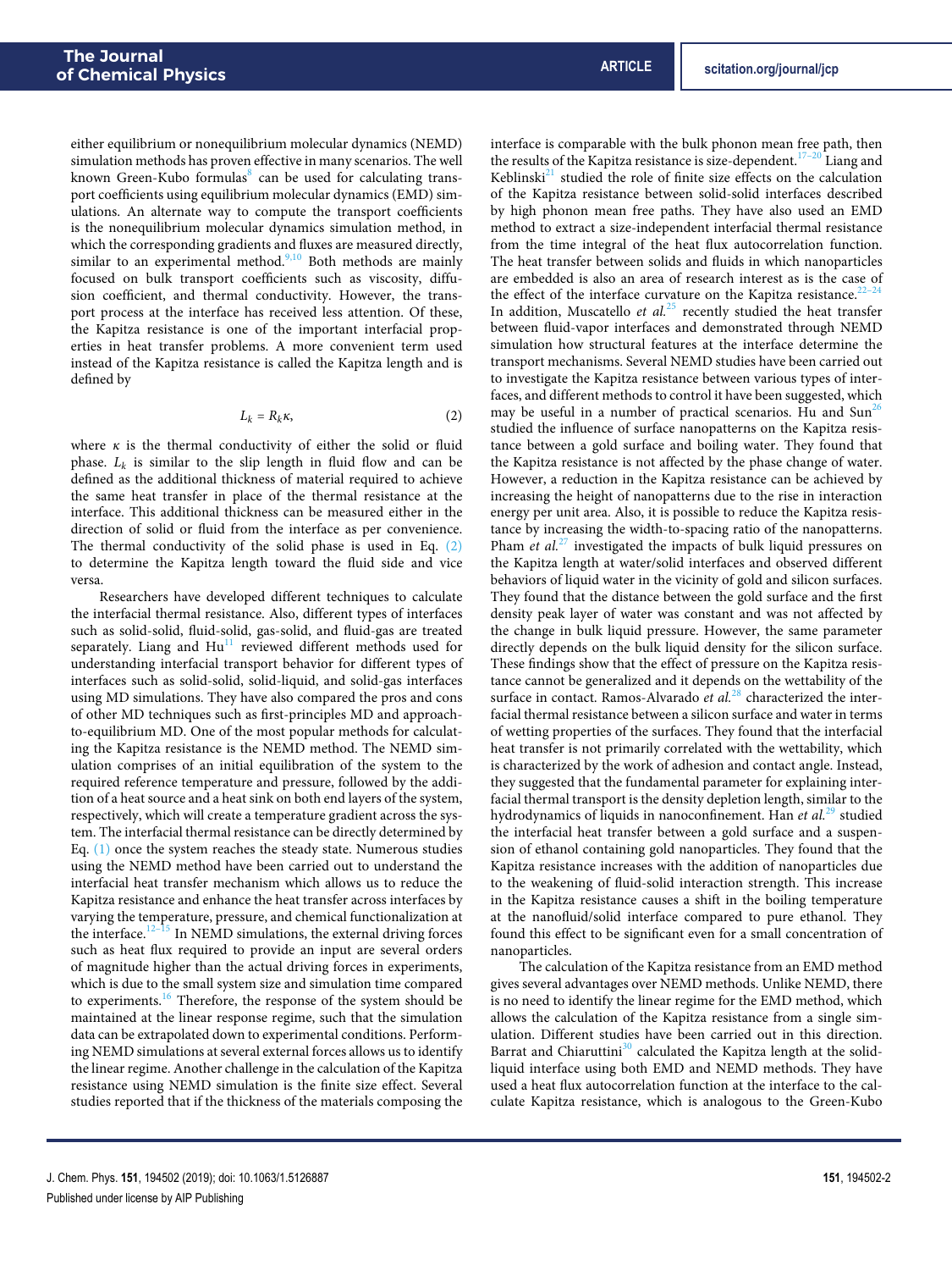formulas for calculating thermal conductivity. It was pointed out that this method is strictly only true for an infinite system where the heat capacity of the solid and liquid tends to infinity,  $C_v \rightarrow \infty$ . However, the systems used in MD simulations are always finite in nature. For those systems, the running integral of the heat flux autocorrelation function exhibits an exponential decay at long times, from which the Kapitza resistance can be calculated. Rajabpour and  $Volz^{31}$  proposed an alternative method for calculating the interfacial thermal resistance between crystals using the time integral of the normalized temperature difference autocorrelation function. They defined a characteristic time *τ* which yields the thermal resistance between two interacting solid bodies having a temperature difference Δ*T*. Merabia and Termentzidis<sup>32</sup> introduced a method based on the Green-Kubo formulation for calculating the interfacial thermal conductance at the interface between crystals, which is achieved by performing EMD simulations and measuring the decay of thermal energy fluctuations of both crystals. They reported inconsistent results for EMD and NEMD methods. The reason for the discrepancy is because the Green-Kubo method probes the Landauer conductance between two crystals, which assumes an equilibrium between phonons on each crystal forming the interface. Contrarily, NEMD accommodates the out-of-equilibrium thermal conductance at the interface, consistent with the heat flux at the interface, which describes the phonon transport in each crystal. Liang *et al.*<sup>33</sup> have calculated the thermal conductance at solidgas interfaces with different interfacial interaction potentials with the help of the Green-Kubo method. They found the presence of a layer of adsorbed gas at the solid surface. Therefore, to calculate true interfacial thermal resistance using Green-Kubo formulas, the interface between solid and gas must be defined at a plane outside the adsorbed gas layer. Chalopin *et al.*<sup>34</sup> introduced a new derivation to calculate the interfacial thermal conductance using the EMD method, and the same was used to estimate the thermal conduction mechanism in Si-Ge superlattices. They have compared the results with the Green-Kubo thermal conductivity method and demonstrated that the thermal conductivity of perfect superlattices could be directly inferred from the interfacial conductance within the range of period of their study. This study also emphasized the significance of interfaces in materials with large phonon mean free paths. Kim *et al.*<sup>35</sup> investigated heat transfer between two parallel plates filled by liquid-argon with the help of MD simulations using Lennard-Jones (L-J) potentials. They have characterized the effect of the interfacial thermal resistance for different parameters such as thermal oscillations, surface wettability, wall temperature, frequency, channel height, and thermal gradient. Also, they have developed an empirical model to calculate the Kapitza length, which can be used as the jump coefficient of a Navier boundary condition.

It is clear from the above discussion that Green-Kubo EMD methods provide several advantages in calculating the Kapitza length over NEMD methods in various scenarios. However, all the abovementioned EMD methods are based on the assumption that the temperature of the system is constant and the temperature fluctuation across the fluid-solid interface is not taken into account for the calculation of the Kapitza length. This motivates us to develop a more direct and potentially accurate EMD method for computing the Kapitza length, which includes both the heat flux *and* the temperature fluctuations at the interface.

This paper introduces such a method for calculating the Kapitza resistance/length at fluid-solid interfaces by considering both the heat flux autocorrelation and heat flux-temperature difference crosscorrelation functions. The proposed method is analogous to the study by Hansen *et al.*<sup>36</sup> which developed a new method to predict slip at a fluid-solid interface from analogous correlation functions. The values of the predicted Kapitza length show excellent agreement with both the direct NEMD method and the EMD Green-Kubo method of Barrat and Chiaruttini<sup>30</sup> for different conditions. The theory is derived directly from the definition of the Kapitza resistance and is tested for different simulation conditions by varying parameters such as wetting coefficient, channel width, density, and temperature. The following sections of the paper consist of the derivation of the theory, the methodology adopted for the simulation, discussions about the obtained results, and finally some concluding remarks.

#### II. THEORY

#### A. Calculation of the Kapitza resistance

The Kapitza resistance, denoted by the symbol *R<sup>k</sup>* , is defined as

$$
R_k = \frac{\Delta T}{J_q},\tag{3}
$$

where  $\Delta T = T_f - T_w$  is the difference between the temperature of the layer of fluid immediately adjacent to the wall,  $T_f$ , and the temperature of the wall,  $T_w$ , and  $J_q$  is the component of the heat flux vector normal to the wall.

In what follows, we consider a liquid-solid system at equilibrium. For the case of time dependence of the Kapitza kernel, we can write the instantaneous governing constitutive equation  $[Eq. (3)]$  as

$$
\Delta T(t) = \int_0^t R_k(t - t') J_q(t') dt' + T_R(t), \tag{4}
$$

where  $T_R(t)$  is a random thermal noise term with zero mean and which is uncorrelated with the heat flux, namely,

$$
\langle T_R(t) \rangle = 0 \quad \text{and} \quad \langle J_q(0) T_R(t) \rangle = 0. \tag{5}
$$

Here, we have assumed that we can ignore nonlocal effects induced by fluid structural inhomogeneity as was assumed by Hansen *et al.*<sup>36</sup> Multiplying Eq. (4) by  $J_q(t=0)$  and taking the ensemble average we get

$$
\langle J_q(0)\Delta T(t)\rangle = \left\langle J_q(0) \int_0^t R_k(t-t')J_q(t')dt'\right\rangle
$$
  
= 
$$
\left\langle \int_0^t R_k(t-t')J_q(0)J_q(t')dt'\right\rangle
$$
  
= 
$$
\int_0^t R_k(t-t')\langle J_q(0)J_q(t')\rangle dt'.
$$
 (6)

If we define the time-correlation functions as  $C_{TJ_q}(t)$  $\equiv \langle J_q(0) \Delta T(t) \rangle$  and  $C_{J_qJ_q}(t) = \langle J_q(0) J_q(t) \rangle$ , Eq. (6) can be expressed as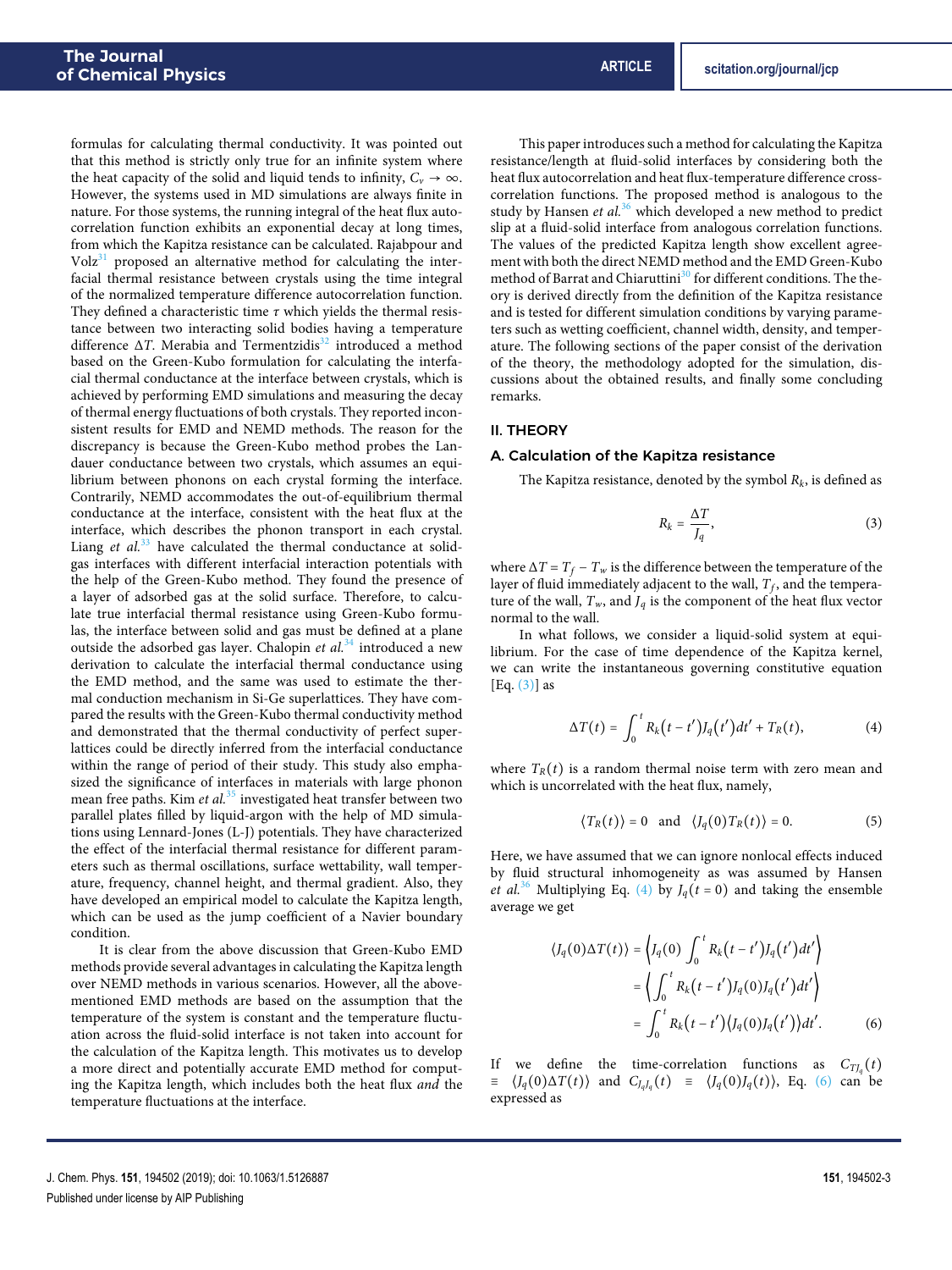$$
C_{TJ_q}(t) = \int_0^t R_k(t-t')C_{J_qJ_q}(t')dt'.
$$
 (7)

We define the Laplace transform of some arbitrary function  $f(t)$  as

$$
L(f(t)) \equiv \int_0^\infty f(t)e^{-st}dt \equiv \tilde{f}(s).
$$
 (8)

Note that as a consequence, we have

$$
\tilde{f}(s=0) = \int_0^\infty f(t)dt,\tag{9}
$$

which is the time-independent steady-state value of *f*. Thus, taking the Laplace transform of Eq. (7) gives

$$
\tilde{C}_{TJ_q}(s) = \tilde{R}_k(s)\tilde{C}_{J_qJ_q}(s).
$$
 (10)

Now, the Kapitza resistance can be evaluated directly via Eq. (10), i.e.,

$$
\tilde{R}_k(s) = \frac{\tilde{C}_{TJ_q}(s)}{\tilde{C}_{J_qJ_q}(s)},
$$
\n(11)

from which  $R_k \equiv \tilde{R}_k(s = 0)$  can be extracted. This procedure, while reasonable, may in fact be an inefficient and statistically noisy way to extract  $R_k$ . A more efficient method may be to extract  $\tilde{R}_k(s)$  by fitting the right-hand side of Eq.  $(10)$  to the left-hand side of that same equation and then extracting the  $s = 0$  value directly. This would generate a statistically more accurate value since we are using all the available data not just the *s* = 0 value.

Furthermore, as identified by Hansen *et al.*, <sup>36</sup> if we assume that  $R_k$  has a Maxwellian distribution in time, we can express this timedependence as  $10$ 

$$
R_k(t) = \sum_{i=1}^n k_i e^{-\mu_i t}.
$$
 (12)

Taking the Laplace transform of this gives

$$
\tilde{R}_k(s) = \sum_{i=1}^n \frac{k_i}{s + \mu_i}.
$$
\n(13)

Substituting Eq.  $(13)$  into Eq.  $(10)$  gives

$$
\tilde{C}_{TJ_q}(s) = \sum_{i=1}^{n} \frac{k_i}{s + \mu_i} \tilde{C}_{J_qJ_q}(s).
$$
 (14)

Therefore, for steady-state conditions  $(s = 0)$ , we have

$$
R_k \equiv \tilde{R}_k(0) = \sum_{i=1}^n \frac{k_i}{\mu_i}.\tag{15}
$$

Using EMD simulations, we can compute  $C_{TI_q}(t)$  and  $C_{J_qJ_q}(t)$ and the corresponding Laplace transforms. From these data, we can fit the right-hand side of Eq. (14) to the  $\tilde{C}_{TI_q}(s)$  and  $\tilde{C}_{I_qI_q}(s)$  data using  $k_i$  and  $\mu_i$  as fitting parameters.

## B. Calculation of the heat flux

The heat flux across the fluid-solid interface is one of the most important parameters in the calculation of the Kapitza resistance. The expression of heat flux for inhomogeneous fluids can be split into kinetic and potential terms. For a system with a temperature gradient in the *z*-direction (such as the case in our geometry; see Fig. 2), the instantaneous heat flux calculated at a plane located at *z* with surface area *A*,  $J_{qz}(z, t)$ , can be computed from the method of planes technique of Todd *et al.*, 37,38

$$
J_{qz}(z,t) = J_{qz}^{K}(z,t) + J_{qz}^{\phi}(z,t),
$$
\n(16)

where the kinetic term is given by

$$
J_{qz}^{K}(z,t) = \frac{1}{A} \sum_{i} (\nu_{zi} - \nu_{z}(z_i)) u_i \delta(z - z_i)
$$
 (17)

and the potential term is given by

$$
J_{qz}^{\phi}(z,t)=\frac{1}{4A}\sum_{i,j}[\mathbf{v}_i-\mathbf{v}(z)]\cdot\mathbf{F}_{ij}^{\phi}[sgn(z_i-z)-sgn(z_j-z)].\quad (18)
$$

In Eq.  $(17)$ ,  $u_i$  is the total internal energy of particle *i*, defined such that the streaming kinetic energy is now subtracted out of the energy density, i.e.,

$$
u_i = \frac{1}{2} m c_i^2 + \frac{1}{2} \sum_j \phi_{ij}, \qquad (19)
$$

where  $c_i$  is the "peculiar" or thermal velocity of particle  $i$ , namely,  $c_i \equiv v_i - v(z)$ ,  $v_i$  is its laboratory velocity, and  $v(z)$  is the fluid streaming velocity at *z*. For systems under no flow (such as in this current study),  $\mathbf{v}(z) = 0$  and  $\mathbf{c}_i = \mathbf{v}_i$ .  $\phi_{ij}$  and  $\mathbf{F}_{ij}^{\phi}$  are the potential energy and interatomic force between particles *i* and *j*, respectively.

The contribution of the kinetic part is, in general, not negligible for a dense fluid system.<sup>38</sup> However, it is found from simulations that, at planes adjacent to the fluid-solid interface, there is a small region in which no or negligible particles cross them. In other words, there is a density depletion region created adjacent to the interface which restricts the movement of fluid particles across this region. This plane is taken as the interface between the solid and fluid. Since negligible number of particles cross this plane, the kinetic term is very small at the interface and can be safely ignored. Therefore, the heat flux at the interface can be considered to be almost solely due to the contribution from the potential term, so only Eq.  $(18)$  is used in its computation. Equations  $(16)$ – $(18)$  are valid for both the EMD and NEMD simulations we performed in this study.

# III. METHODOLOGY

Equilibrium and nonequilibrium molecular dynamics simulations were carried out to investigate the Kapitza resistance at the fluid-solid interface. All the simulations were performed by using the LAMMPS<sup>39</sup> package. The interactions between particles are of the Lennard-Jones form, and the quantities are given in standard dimensionless molecular dynamics units. The L-J parameters, *σ* and *ε*, are set to unity as reference values. The L-J potential is given by

$$
\phi_{ij}(r) = 4\varepsilon \left[ \left( \frac{\sigma}{r} \right)^{12} - C_{ij} \left( \frac{\sigma}{r} \right)^6 \right].
$$
 (20)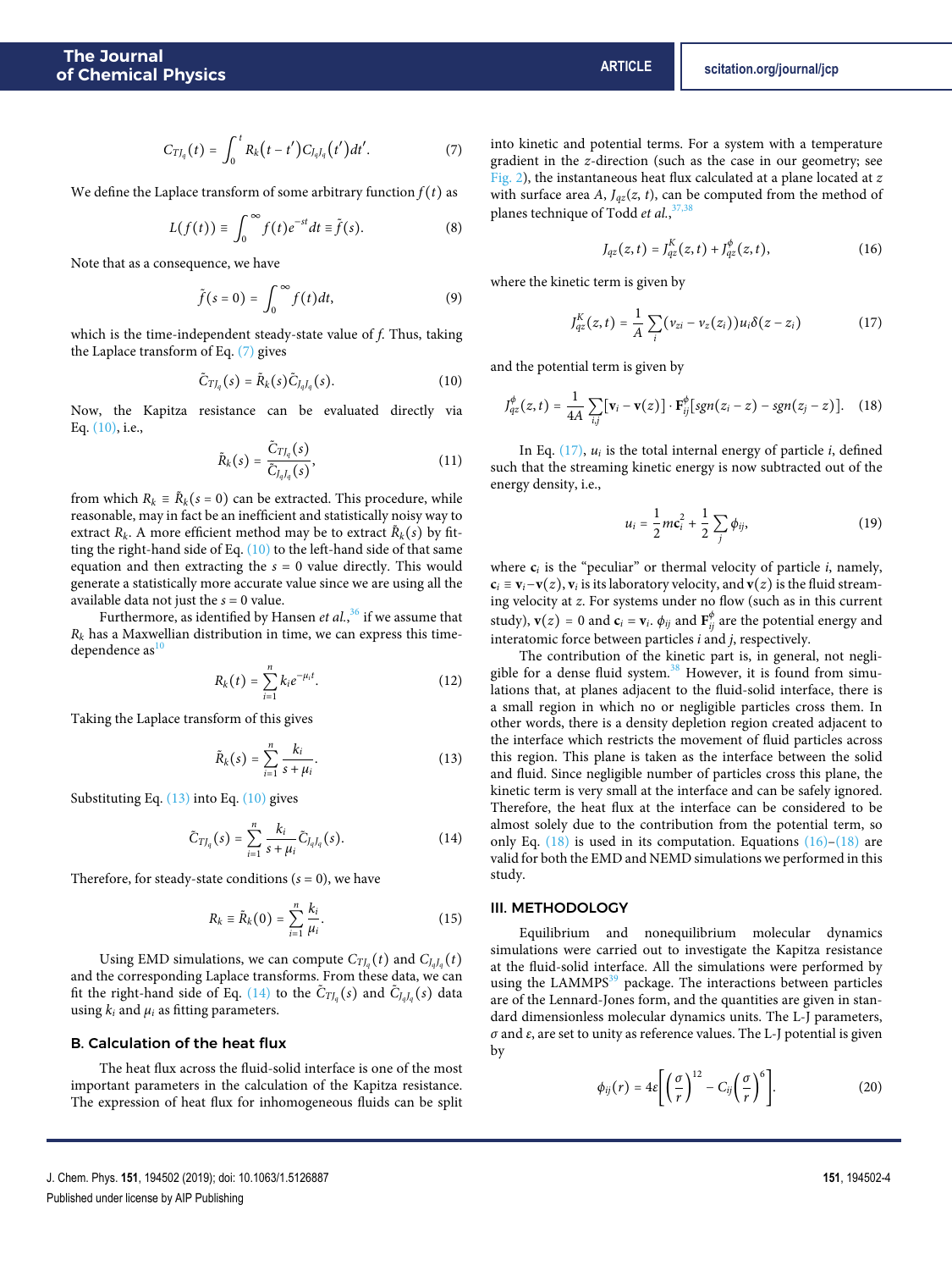

**FIG. 1**. Schematic depiction of the simulation box consists of fluid confined between two solid slabs.

To model different wetting properties at the interface, the strength of the attractive term was controlled by a wetting coefficient *Cij* (which can also be achieved by introducing different combinations of values to *σ* and *ε* pairs). The fluid-fluid interaction  $C_{11}$  was taken as 1.2, solid-solid interaction *C*<sup>22</sup> was taken as 1.0, and the fluid-solid interaction *C*<sup>12</sup> was varied between 1.0 and 0.5. By tuning the fluidsolid interaction strength *C*<sup>12</sup> from 1.0 to 0.5, we can attain a contact angle that varies from  $\theta \approx 90^\circ$  to  $\theta \approx 140^\circ$ , which corresponds to the range of fluid-solid surface properties from wetting to nonwetting situations. $40$  The effect of fluid channel width was studied by varying the channel width, *l*, from 6 to 42 *σ*. To study the effect of fluid density, *ρ*, on the Kapitza length, different simulations were performed by changing *ρ* from 0.7 to 1.3. Finally, simulations at various reference temperatures ranging from 0.9 to 1.2 were also performed. The cutoff distance for the L-J potential was taken as 2.5 *σ*.

The simulation domain consists of a fluid block confined between two parallel solid slabs, as shown in Fig. 1. The dimensions for that particular system are  $L_x = 20$ ,  $L_y = 20$ , and  $L_z = 64$ , in which the fluid block thickness is 36 and each solid slab has a thickness of 14. Periodic boundary conditions were given in *x* and *y* directions, and confinement was in the *z*-direction. The solid atoms were initially arranged in an fcc structure with (100) orientation with a density of 0.9. The solid atoms were tethered around their initial lattice positions **r***eq* using a weak harmonic spring potential,  $\phi_s = \frac{1}{2}k_s(\mathbf{r}_i - \mathbf{r}_{eq})^2$ , where the spring constant  $k_s$  was taken as 150.<sup>36</sup> The fluid density was kept at 0.88, and all the simulations were carried out at a reference temperature  $T = 1$ , ensuring we were in the liquid phase. For EMD simulations, the wall temperature was maintained at the reference temperature by using a Nosé-Hoover thermostat. $41,42$  The equations of motion for solid and fluid atoms were integrated using a leap-frog integration scheme<sup>43</sup> with a time step  $\Delta t = 0.001$ . All the results were averaged over five independent simulations with different initial configurations.

For EMD simulations, the instantaneous heat flux at the fluid-solid interface was calculated using Eq. (16). As previously noted, the contribution of the kinetic term of heat flux is negligible compared to the potential term at interfaces. In addition, the instantaneous temperature difference Δ*T* between the wall and

the adjacent fluid slab was also calculated. The calculation of the Kapitza length using the newly introduced method is described in Sec. II.

NEMD simulations were carried out to verify the proposed EMD method. In this case, a temperature gradient was created along the *z*-direction to compute the Kapitza resistance. Two different temperatures (0.9 and 1.1) were maintained at the two outermost layers of the two solid walls with the implementation of a Nosé-Hoover thermostat. The Kapitza resistance *R<sup>k</sup>* is computed directly from Eq. (3), where  $\Delta T$  is the temperature difference at the interface and  $J_q$  is the average heat flux across the interface. The temperature difference is calculated from the temperature profile along the *z*-direction, and  $J_q$  is calculated from the energy added/subtracted from the thermostated region per unit time across the unit interface area. Table I shows the average Δ*T* as a function of wetting coefficient *C*12. NEMD simulations were carried out over long enough time durations to obtain a steady-state heat flux and a linear temperature profile. The Kapitza length was calculated by Eq. (2), and the thermal conductivity of the solid and fluid was calculated from the temperature profile obtained from NEMD simulations using Fourier's law. The thermal conductivity of the fluid was used for the calculation of the Kapitza length in all the cases. In addition to this, the EMD method for calculating the Kapitza length derived from the Green-Kubo method of Barrat and Chiaruttini<sup>30</sup> was also used for comparing our proposed new method. This method is itself

**TABLE I**. The average temperature difference, Δ*T*, quoted to 6 decimal place accuracy, at the interface for different wetting coefficients obtained from NEMD simulations.

| Wetting coefficient $(C_{12})$ | Temperature drop at the interface $(\Delta T)$ |
|--------------------------------|------------------------------------------------|
| 0.5                            | 0.030 088                                      |
| 0.6                            | 0.022592                                       |
| 0.7                            | 0.016677                                       |
| 0.8                            | 0.014455                                       |
| 0.9                            | 0.010 658                                      |
| 1.0                            | 0.005373                                       |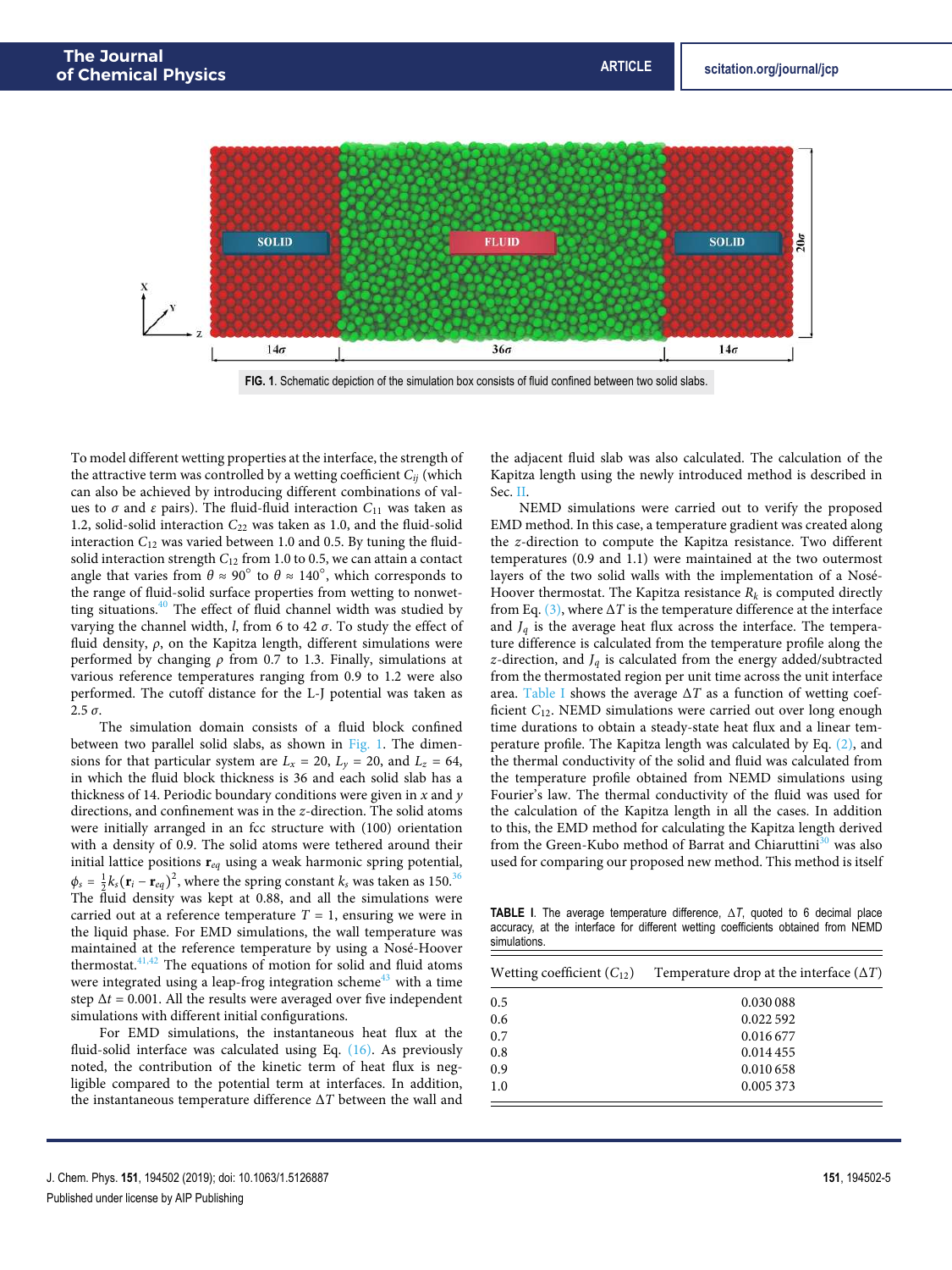based on a Langevin dynamics model inspired by Puech *et al.*<sup>44</sup> and is expressed here as

$$
\frac{1}{R_k} = \frac{A}{k_B T^2} \int_0^\infty dt \langle J_{qz}(t) J_{qz}(0) \rangle, \tag{21}
$$

where  $k_B$  is the Boltzmann constant (set here to 1).  $J_{qz}(t)$  is the heat flux across the interface of surface area *A* and is computed from the work per unit time performed by the solid atoms on liquid atoms,<sup>30</sup>

$$
J_{qz}(t) = \frac{1}{A} \sum_{\substack{i \in liquid j \in solid}} \sum_{j \in solid} \mathbf{F}_{ij}^{\phi} \cdot \mathbf{v}_i.
$$
 (22)

This is effectively the same as the heat flux expression given in Eq. (18), which is what is used in both EMD methods to allow direct comparison between them.

Finally, we make the observation that the heat flux computed by Barrat and Chiaruttini<sup>30</sup> [Eq.  $(22)$ ] excludes the kinetic contribution. As we have pointed out in the above discussion, if the interface region is such that the kinetic contribution is minimal, then it can be neglected, but it should formally be included in the total heat flux expression.

# IV. RESULTS AND DISCUSSION

The temperature profile obtained from NEMD simulations for a wall-fluid wetting coefficient,  $C_{12} = 0.5$ , is shown in Fig. 2. The maximum standard error in the temperature profile across the entire fluid channel is found to be ∼0.35%. The temperature profile in the solid and fluid region varies linearly with the position, which satisfies the predictions of Fourier's law. The thermal conductivity of the fluid and solid is calculated from the slope of the linear regime of the temperature profile. The values of thermal conductivity obtained are  $9.6 \pm 0.7$  and  $8.4 \pm 0.5$  for bulk solid and fluid, respectively.

Figure 3 shows the normalized heat flux autocorrelation function, *C<sup>J</sup>qJ<sup>q</sup>* , for different wetting coefficients and for short times. The correlation function decays to zero at longer times as expected. The normalized correlation function between heat flux and temperature difference  $C_{IaT}$  for different wetting coefficients is shown in Fig. 4. It is observed that the heat flux and temperature difference



**FIG. 2**. Temperature profile obtained from NEMD simulation for a wetting coefficient  $C_{12} = 0.5$ .



**FIG. 3**. Normalized heat flux autocorrelation function for different wetting coefficients.

are initially anticorrelated, which is because heat flux flows in the direction opposite to the temperature drop across the interface. The correlation function then decays to zero within 0.8–1.0 time units, which is about two times higher than the correlation window of the heat flux autocorrelation function. Both the correlation functions  $C_{J_qJ_q}$  and  $C_{J_qT}$  are calculated during the EMD simulations by using the instantaneous heat flux and temperature difference at the interface, which is measured throughout the simulation period. The Green-Kubo based EMD method only uses the heat flux autocorrelation function, for which the correlation window is about two times less than heat flux-temperature difference correlation function. Due to this smaller correlation window, the simulation time required to get similar statistics is smaller compared to our new EMD method. Even though the present method takes more simulation time, it also incorporates the temperature fluctuation at the interface, thus using more of the information available in the simulation. Our method also obviates the need to ensure that the time correlation functions fully decay to zero as is needed in any Green-Kubo method. Furthermore, by limiting the correlation functions to an interface region of width Δ, we can be sure that the Kapitza resistance we compute is a local interfacial and not a bulk fluid property.



**FIG. 4**. Normalized heat flux-temperature cross-correlation function for different wetting coefficients.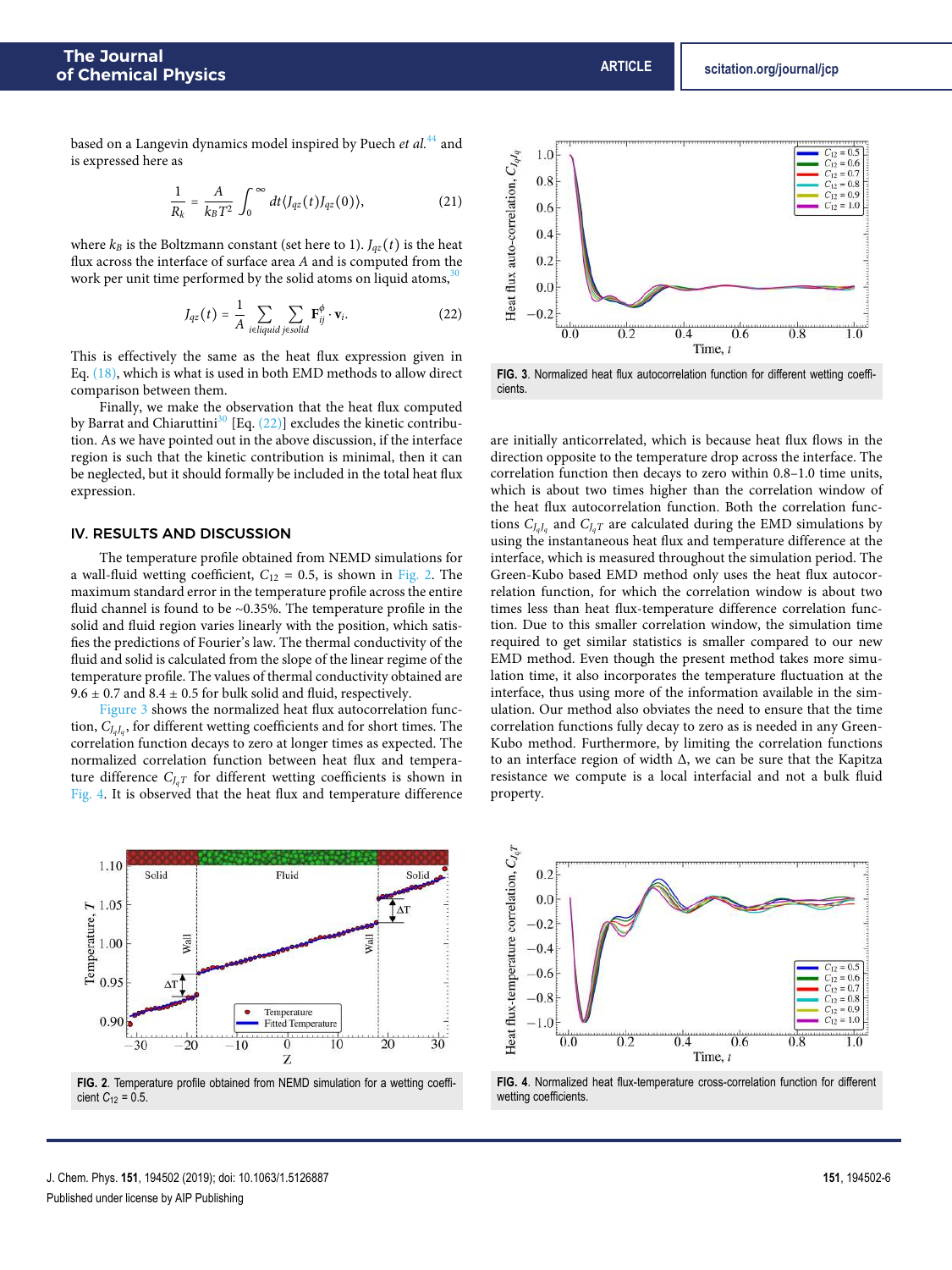



The Laplace transform of the correlation function data was calculated using a simple trapezoidal integration method. The normalized Laplace transform of the heat flux-temperature difference cross-correlation function,  $\tilde{C}_{TJ_q}(s)$ , for different wetting coefficients is shown in Fig. 5. The  $\tilde{C}_{TJ_q}(s)$  and  $\tilde{C}_{J_qJ_q}(s)$  data are fitted with Eq. (14), and the fitting parameters  $\mu_i$  and  $k_i$  are used to calculate the Kapitza resistance for steady-state conditions  $(s = 0)$  from Eq.  $(15)$ . It is found that a Maxwellian one term  $(n = 1)$  memory function is adequate to describe the relation between  $C_{J_qJ_q}$  and  $C_{TJ_q}.$  This applies to all the cases in this study. The dependency of the fluid slab thickness on the Kapitza length is shown in Fig. 6. The selection of the fluid slab thickness is significant in calculating the Kapitza length. If the thickness is too small, there will not be enough fluid particles to compute the properties at the slab. If the thickness is too large, then the computed properties will be bulk fluid properties. To find the optimum slab thickness, the Kapitza length for different slab thicknesses, Δ, ranging from 0.2 to 5 was calculated. From Fig. 6, it can be seen that for small slab thickness, the values of the Kapitza length are very large and statistically noisy. As the slab thickness increases, the uncertainty reduces, and the values of the Kapitza length remain stable at about  $\Delta = 2.0$  for all types of interfaces. Therefore,



**FIG. 6**. Kapitza length as a function of fluid slab thickness for different wetting coefficients. The inset shows the Kapitza length to a maximum of 25 to magnify the scale.



**FIG. 7**. The variation of the predicted Kapitza length as a function of the wetting coefficient. The results are compared with NEMD simulations and the Green-Kubo method of Barrat and Chiaruttini.

the slab thickness is taken as 2.0 for further calculations in this study.

Figure 7 shows the comparison of our predicted Kapitza length with both the direct NEMD method and the Green-Kubo method by Barrat and Chiaruttini<sup>30</sup> for different wetting coefficients. The wetting coefficient varied between 0.5 and 1.0 imitating a hydrophobic to a hydrophilic interface. The plot shows that the predicted value of the Kapitza length is in excellent agreement with the results of both NEMD and Green-Kubo methods for all the wetting coefficients and serves as a validation for our method. It is found that the Kapitza length decreases with an increase in the wetting coefficient, in agreement with the results of Tascini *et al.*<sup>24</sup> The higher the wetting coefficient, the higher the wettability of fluid particles on the wall. When a higher number of fluid particles are immediately adjacent to the wall, the thermal resistance across the interface will reduce. Thus, the temperature drop at the interface will reduce and heat flux across the interface will increase, causing a reduction in the Kapitza resistance. The variation of the Kapitza length as a function of fluid channel width, *l*, for  $C_{12} = 0.5$  is plotted in Fig. 8. Different channel widths ranging from 6 to 42 were used to model the system. From the plot, we can see that the uncertainty in the Kapitza



**FIG. 8**. The variation of the predicted Kapitza length as a function of the fluid channel width. The results are compared with NEMD simulations.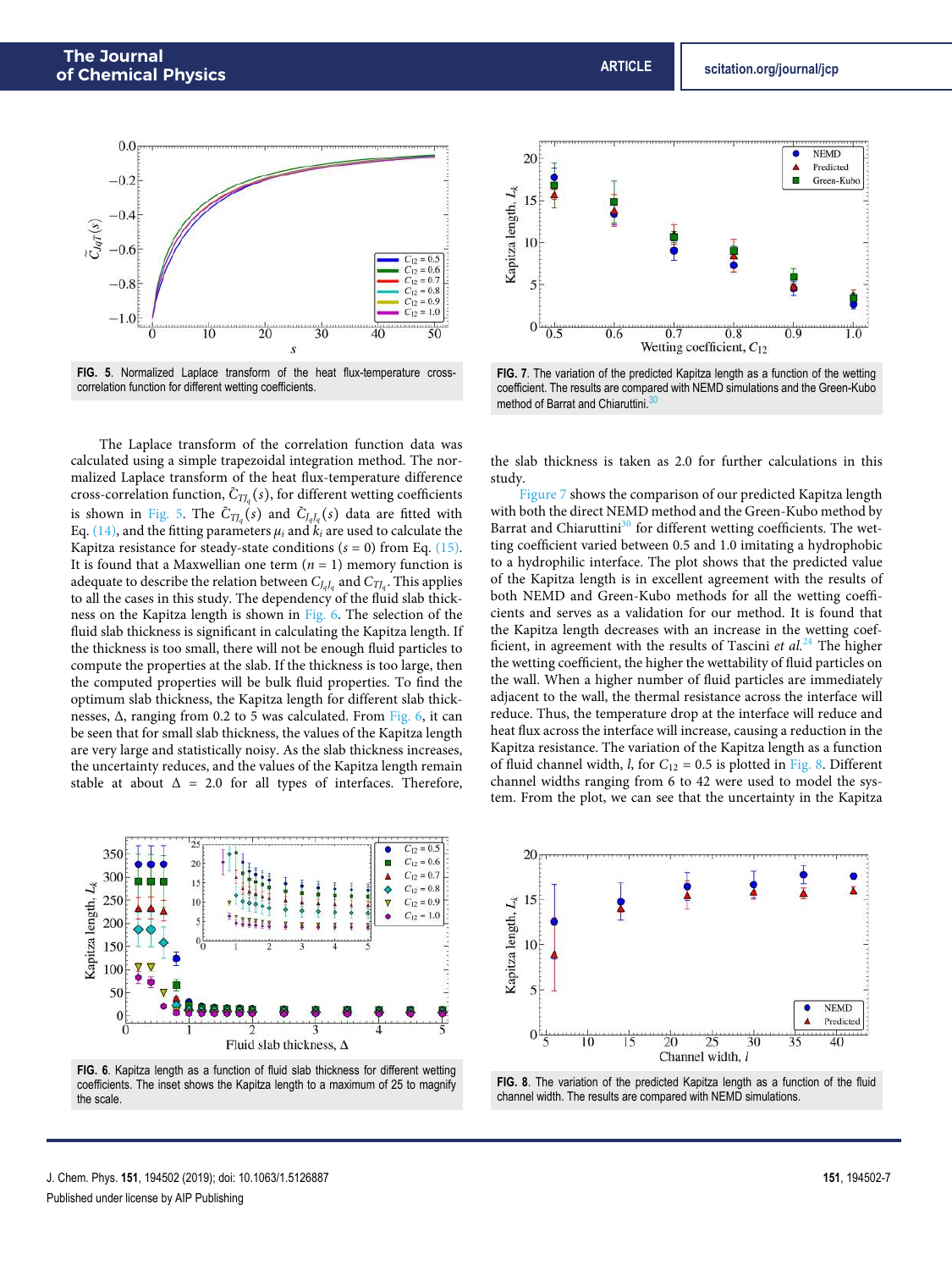length is much higher for smaller channel width. For larger channel widths, the uncertainty reduces and the values remain constant with a further increase in channel width. Liang and Tsai<sup>45</sup> have reported a similar result in which they found a rapid increase in the Kapitza resistance with an increase in fluid film thickness. The Kapitza resistance is one order of magnitude smaller if the fluid thickness is one molecular layer and increases rapidly with the addition of fluid layers. The size effects in the simulation results are visible in this plot. The selection of system size is very crucial in MD simulations for calculating the Kapitza resistance. A channel width of *l* = 36 is used throughout this study, which was the width where convergence of the Kapitza length was found. The predicted results are in excellent agreement with direct NEMD simulation results.

We also note here that our formalism, along with those that use a Green-Kubo formulation, ignores nonlocal transport effects. Such effects may become important at extreme confinement lengths as has been shown in the case of momentum transport (see the book by Todd and Daivis $37$  and references therein as well as the recent work by Camargo and colleagues $46,47$ ). Such an investigation is beyond the scope of this current study, in which our local model is seen to work well for the nanoscale confinement dimensions probed here. Figure 9 shows the variation of the Kapitza length as a function of fluid density for  $C_{12} = 0.5$ . The density varied between 0.7 and 1.3, and it is found that the Kapitza length reduces with an increase in the density. For the higher density systems and, in particular, for the two highest density systems studied (where now the "fluid" is actually in the solid phase), the number of particles adjacent to the interface will be higher, which helps to improve the heat transfer between these interface layers and causes a reduction in the Kapitza resistance. From the above, we can conclude that the Kapitza length will reduce if we increase the density of the fluid while keeping all other variables unaltered. The predicted results are also in good agreement with our NEMD simulations.

Several studies reported the dependency of temperature on the Kapitza resistance. $2,48,49$  It is observed that the Kapitza resistance tends to reduce with an increase in temperature of the system. However, these observations are limited to a particular range of temperatures, type of interfaces, and material type. Also, the thermal conductivity of the material is a function of temperature, which is a variable in calculating the Kapitza length [Eq. (2)]. Thus, it is not possible to



**FIG. 9**. The variation of the predicted Kapitza length as a function of density. The results are compared with NEMD simulations.



**FIG. 10**. The variation of the predicted Kapitza length as a function of temperature. The results are compared with NEMD simulations. The inset shows the variation of the Kapitza resistance and fluid thermal conductivity as a function of temperature.

generalize the temperature dependency of the Kapitza length since it depends on other factors also. The effect of temperature of the system on the Kapitza length for  $C_{12} = 0.5$  is shown in Fig. 10. The reference temperature of the system changed from 0.9 to 1.2, and we find that the Kapitza length tends to reduce with an increase in temperature for this particular interface. However, this trend can vary depending upon other factors of the system, such as type of interfaces, type of materials, and range of temperatures. The predicted results are again compared with NEMD simulations and show good agreement.

# V. CONCLUSION

The calculation of the interfacial thermal resistance plays a crucial role in nanoscale heat transfer problems and systems. The present work introduces a new method to compute the Kapitza length at a fluid-solid interface accurately using EMD simulations. A theoretical framework is developed, and the same is validated using classical molecular dynamics simulations. The simulation domain consists of a Lennard-Jones system with fluid confined between two solid slabs. Different kinds of interfaces are tested by modifying the fluid-solid energy of interaction, which is achieved by varying the wetting coefficient at the interface. In addition to that, simulations at different conditions such as channel width, density, and temperature were also carried out. The proposed method is validated by using NEMD and equilibrium Green-Kubo methods. The Kapitza resistance and thermal conductivities of the solid and fluid are directly calculated from NEMD simulations by providing a temperature gradient across the system. It is observed that the Kapitza length reduces with increasing the wetting coefficient, and the values are in excellent agreement with the NEMD and Green-Kubo results for corresponding wetting coefficients. Thus, our proposed method could be used in any interface ranging from hydrophobic to hydrophilic as well as solid-solid interfaces (as shown in Fig. 9). It may be particularly useful for complex fluids where the equilibrium heat flux time autocorrelation function decays slowly, making Green-Kubo calculations difficult due to nonconvergence of the time integral.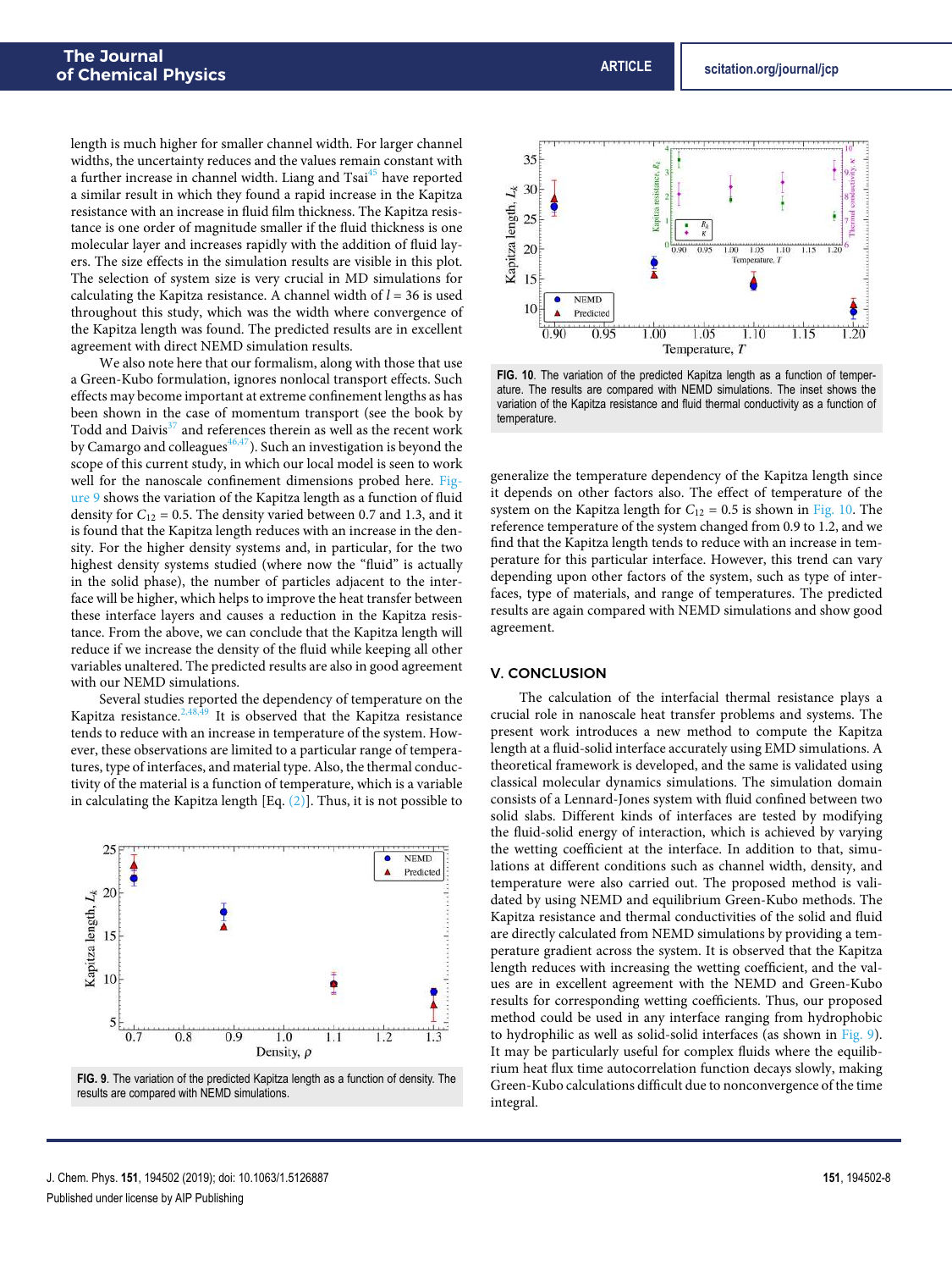These results provide relevant insight into the Kapitza length in fluid-solid interfaces. Calculating the Kapitza length from EMD simulations has significant advantages over NEMD methods. NEMD simulations require a considerable temperature gradient across the interface to collect sufficient statistics. Due to this higher temperature gradient, there is a chance of obtaining a nonlinear response, which deviates from the response that is of experimental interest. Since the proposed EMD method evaluates the linear response of the system, it does not suffer from this limitation. Moreover, for higher values of wetting coefficient (hydrophilic surface), the temperature difference at the interface is extremely low, such that the direct calculation of the Kapitza resistance from Eq. (1) becomes difficult. The Kapitza resistance is highly sensitive to even a small change in the temperature difference at the interface for the NEMD approach. Thus, our proposed EMD method overcomes these challenges and provides an efficient and accurate way to calculate the Kapitza resistance and length at fluid-solid interfaces. This in turn can be used to predict the temperature profile of the system precisely without the need to do NEMD simulations.

In future work, we will demonstrate how our equilibrium MD method can be used to predict the Kapitza length for confined fluids under flow conditions, particularly for superhydrophobic systems such as water in graphene channels or carbon nanotubes, where frictional forces are minimal and so too energy dissipation. For such systems, both velocity and temperature profiles are almost flat, making NEMD measurements of slip and Kapitza lengths very difficult (see, for example, the work of Kannam *et al.*<sup>16,50</sup>).

*Note added in proof.* The stable convergence of the Kapitza length (or Kapitza resistance) as a function of fluid slab thickness as shown in Fig. 6 suggests the slab thickness could be extended to cover the entire fluid channel volume, rather than just a narrow interfacial volume. We are conducting further simulations to verify this and will publish our findings in a subsequent paper.

# ACKNOWLEDGMENTS

The authors acknowledge the P. G. Senapathy Center for Computing Resource at IIT Madras and the Swinburne University Supercomputer Centre for providing computational resources for this work.

#### REFERENCES

<sup>1</sup>G. Karniadakis, A. Beskok, and N. Aluru, *Microflows and Nanoflows: Fundamentals and Simulation* (Springer Science & Business Media, 2006), Vol. 29.

<sup>2</sup>D. G. Cahill, W. K. Ford, K. E. Goodson, G. D. Mahan, A. Majumdar, H. J. Maris, R. Merlin, and S. R. Phillpot, "Nanoscale thermal transport," J. Appl. Phys. **93**, 793–818 (2003).

3 E. Pop, "Energy dissipation and transport in nanoscale devices," Nano Res. **3**, 147–169 (2010).

4 P. Kapitza, "The study of heat transfer in helium II," J. Phys. USSR **4**, 181 (1941). 5 I. M. Khalatnikov, *An Introduction to the Theory of Superfluidity* (CRC Press, 2018).

6 L. Bocquet and J.-L. Barrat, "Hydrodynamic boundary conditions, correlation functions, and Kubo relations for confined fluids," Phys. Rev. E **49**, 3079 (1994).

<sup>7</sup> S. K. Kannam, B. D. Todd, J. S. Hansen, and P. J. Daivis, "Slip flow in graphene nanochannels," J. Chem. Phys. **135**, 144701 (2011).

8 J.-P. Hansen and I. R. McDonald, *Theory of Simple Liquids: With Applications to Soft Matter* (Academic Press, 2013).

<sup>9</sup>W. G. Hoover, "Nonequilibrium molecular dynamics," Annu. Rev. Phys. Chem. **34**, 103–127 (1983).

<sup>10</sup>D. J. Evans and G. Morriss, *Statistical Mechanics of Nonequilibrium Liquids* (Cambridge University Press, 2008).

<sup>11</sup>Z. Liang and M. Hu, "Tutorial: Determination of thermal boundary resistance by molecular dynamics simulations," J. Appl. Phys. **123**, 191101 (2018).

<sup>12</sup>M. R. Hasan, T. Q. Vo, and B. Kim, "Manipulating thermal resistance at the solid–fluid interface through monolayer deposition," RSC Adv. **9**, 4948–4956 (2019).

<sup>13</sup>Y.-J. Wu, L. Fang, and Y. Xu, "Predicting interfacial thermal resistance by machine learning," npj Comput. Mater. **5**, 56 (2019).

<sup>14</sup>S. Chen, M. Yang, B. Liu, M. Xu, T. Zhang, B. Zhuang, D. Ding, X. Huai, and H. Zhang, "Enhanced thermal conductance at the graphene– water interface based on functionalized alkane chains," RSC Adv. **9**, 4563–4570 (2019).

<sup>15</sup>Y. Ma, Z. Zhang, J. Chen, K. Sääskilahti, S. Volz, and J. Chen, "Ordered water layer induced by interfacial charge decoration leads to an ultralow Kapitza resistance between graphene and water," Carbon **135**, 263–269 (2018).

<sup>16</sup>S. K. Kannam, B. D. Todd, J. S. Hansen, and P. J. Daivis, "Slip length of water on graphene: Limitations of non-equilibrium molecular dynamics simulations," J. Chem. Phys. **136**, 024705 (2012).

 $^{17}{\rm E.}$  Landry and A. McGaughey, "Thermal boundary resistance predictions from molecular dynamics simulations and theoretical calculations," Phys. Rev. B **80**, 165304 (2009).

 $^{18}{\rm R}$  E. Jones, J. Duda, X. Zhou, C. Kimmer, and P. Hopkins, "Investigation of size and electronic effects on Kapitza conductance with non-equilibrium molecular dynamics," Appl. Phys. Lett. **102**, 183119 (2013).

<sup>19</sup>T. Watanabe, B. Ni, S. R. Phillpot, P. K. Schelling, and P. Keblinski, "Thermal conductance across grain boundaries in diamond from molecular dynamics simulation," J. Appl. Phys. **102**, 063503 (2007).

<sup>20</sup>Z. Liang, K. Sasikumar, and P. Keblinski, "Thermal transport across a substrate– thin-film interface: Effects of film thickness and surface roughness," Phys. Rev. Lett. **113**, 065901 (2014).

 $^{\mathbf{21}}$  Z. Liang and P. Keblinski, "Finite-size effects on molecular dynamics interfacial thermal-resistance predictions," Phys. Rev. B **90**, 075411 (2014).

<sup>22</sup>S. Merabia, S. Shenogin, L. Joly, P. Keblinski, and J.-L. Barrat, "Heat transfer from nanoparticles: A corresponding state analysis," Proc. Natl. Acad. Sci. U. S. A. **106**, 15113–15118 (2009).

 $^{\bf 23}{\rm A}$  . Lervik, F. Bresme, and S. Kjelstrup, "Heat transfer in soft nanoscale interfaces: The influence of interface curvature," Soft Matter **5**, 2407–2414 (2009).

<sup>24</sup>A. S. Tascini, J. Armstrong, E. Chiavazzo, M. Fasano, P. Asinari, and F. Bresme, "Thermal transport across nanoparticle fluid interfaces: The interplay of interfacial curvature and nanoparticle fluid interactions," Phys. Chem. Chem. Phys. **19**, 3244 (2017).

<sup>25</sup>J. Muscatello, E. Chacón, P. Tarazona, and F. Bresme, "Deconstructing temperature gradients across fluid interfaces: The structural origin of the thermal resistance of liquid-vapor interfaces," Phys. Rev. Lett. **119**, 045901 (2017).

 $^{26}\mathrm{H}.$  Hu and Y. Sun, "Effect of nanopatterns on Kapitza resistance at a water-gold interface during boiling: A molecular dynamics study," J. Appl. Phys. **112**, 053508 (2012).

<sup>27</sup>A. Pham, M. Barisik, and B. Kim, "Pressure dependence of Kapitza resistance at gold/water and silicon/water interfaces," J. Chem. Phys. **139**, 244702 (2013).

<sup>28</sup>B. Ramos-Alvarado, S. Kumar, and G. Peterson, "Solid–liquid thermal transport and its relationship with wettability and the interfacial liquid structure," J. Phys. Chem. Lett. **7**, 3497–3501 (2016).

<sup>29</sup>H. Han, S. Merabia, and F. Müller-Plathe, "Thermal transport at a solid– nanofluid interface: From increase of thermal resistance towards a shift of rapid boiling," Nanoscale **9**, 8314–8320 (2017).

<sup>30</sup>J.-L. Barrat and F. Chiaruttini, "Kapitza resistance at the liquid—Solid interface," Mol. Phys. **101**, 1605–1610 (2003).